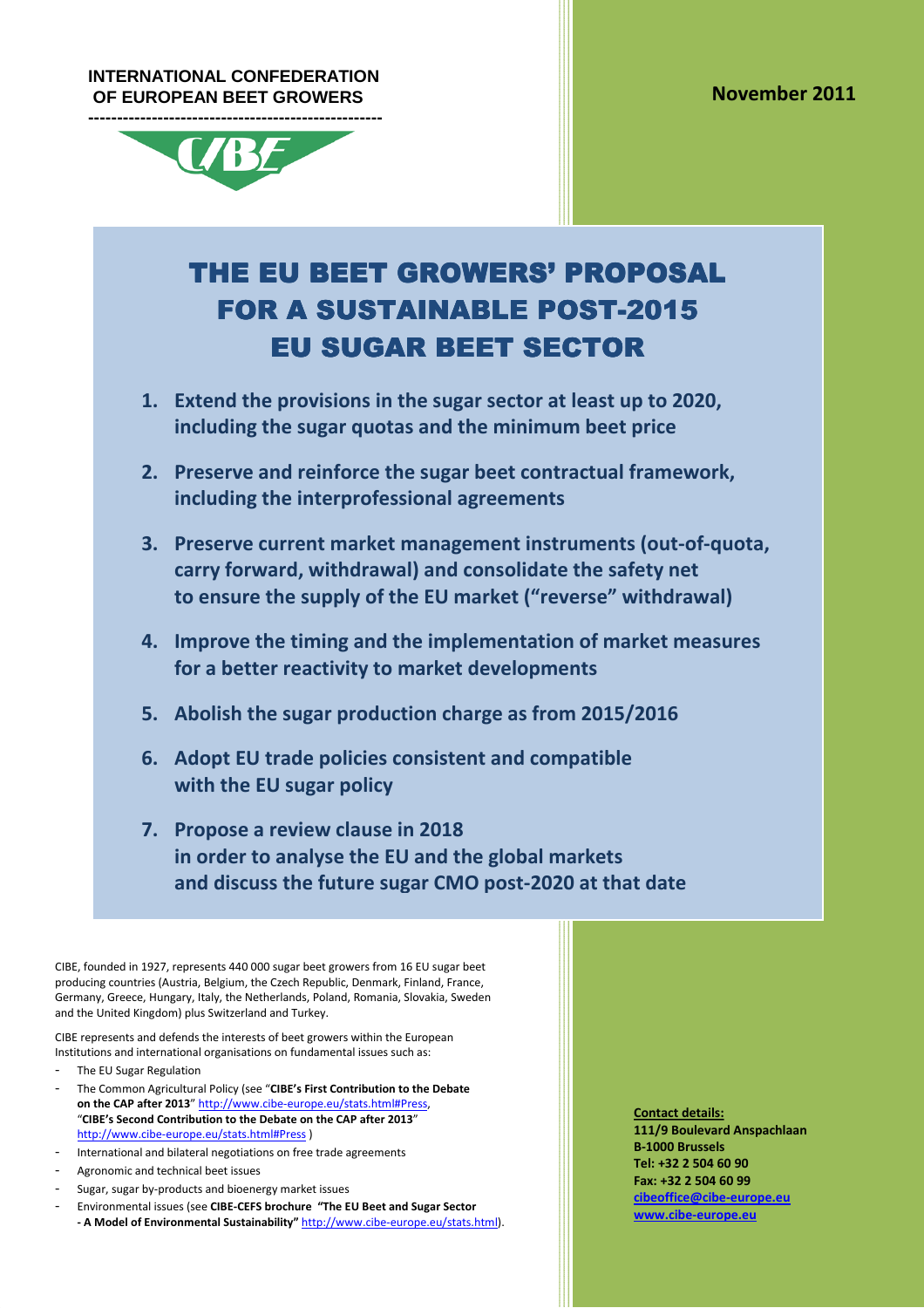

## WHY IS THE COMMISSION'S PROPOSAL TO REFORM THE SUGAR CMO **NOT SUSTAINABLE?**

#### $\div$  THIS IS A WRONG DECISION WITH AN INAPPROPRIATE TIMING

- A. The Commission's legislative proposal communicated on  $12<sup>th</sup>$  October 2011 aims to get rid of the current sugar CMO as from 2015, i.e. **to abolish the sugar quotas system, to abolish the minimum beet price and to abolish all market instruments** included in the current Sugar CMO (definition of out-of-quota, carry forward, withdrawal, release of out-of-quota), excepting the aid for private storage.
- B. The Commission's proposal is strictly political. The Commission tries to justify its radical proposal on the basis of simplification and reduction of administrative burdens, but without convincing. In addition, the Commission suggested in its impact assessment study and during its Press Conference on  $12<sup>th</sup>$  October, that a decision to end the sugar quotas system had been taken during the Health Check. This is not true. **The Council of Ministers has never taken such a decision**. Thus, if the Council and the European Parliament would decide in the beginning of 2013 at the earliest, EU growers would have only 2 years to adapt to such radical and drastic change.
- C. **There are neither economic nor technical arguments to justify the Commission's proposal**. Firstly, the current sugar CMO honours all the EU trade commitments, in particular the preferential agreement with ACPs and LDCs and the current WTO commitments. It is highly questionable that the Commission anticipates already in its proposal a further WTO deal or a further bilateral deal with MERCOSUR countries and therefore indirectly grants concessions in advance to its negotiation partners. Secondly, the current sugar CMO contains all the necessary market tools in order to guarantee a regular sugar supply for all EU consumers; the recent developments in some EU local sugar markets were due to a lack of reactivity of the Commission in the implementation of these market measures. Thirdly, the sugar CMO is budget neutral: export refunds have been suspended since 2008.

**The Commission's proposal would strike down, from one day to the next, the management of the sugar market and its supply control which ensure stability and guarantee supply and which have proven their efficiency for years, even in extreme situations of surplus or scarcity, and this at zero cost to the EU budget.**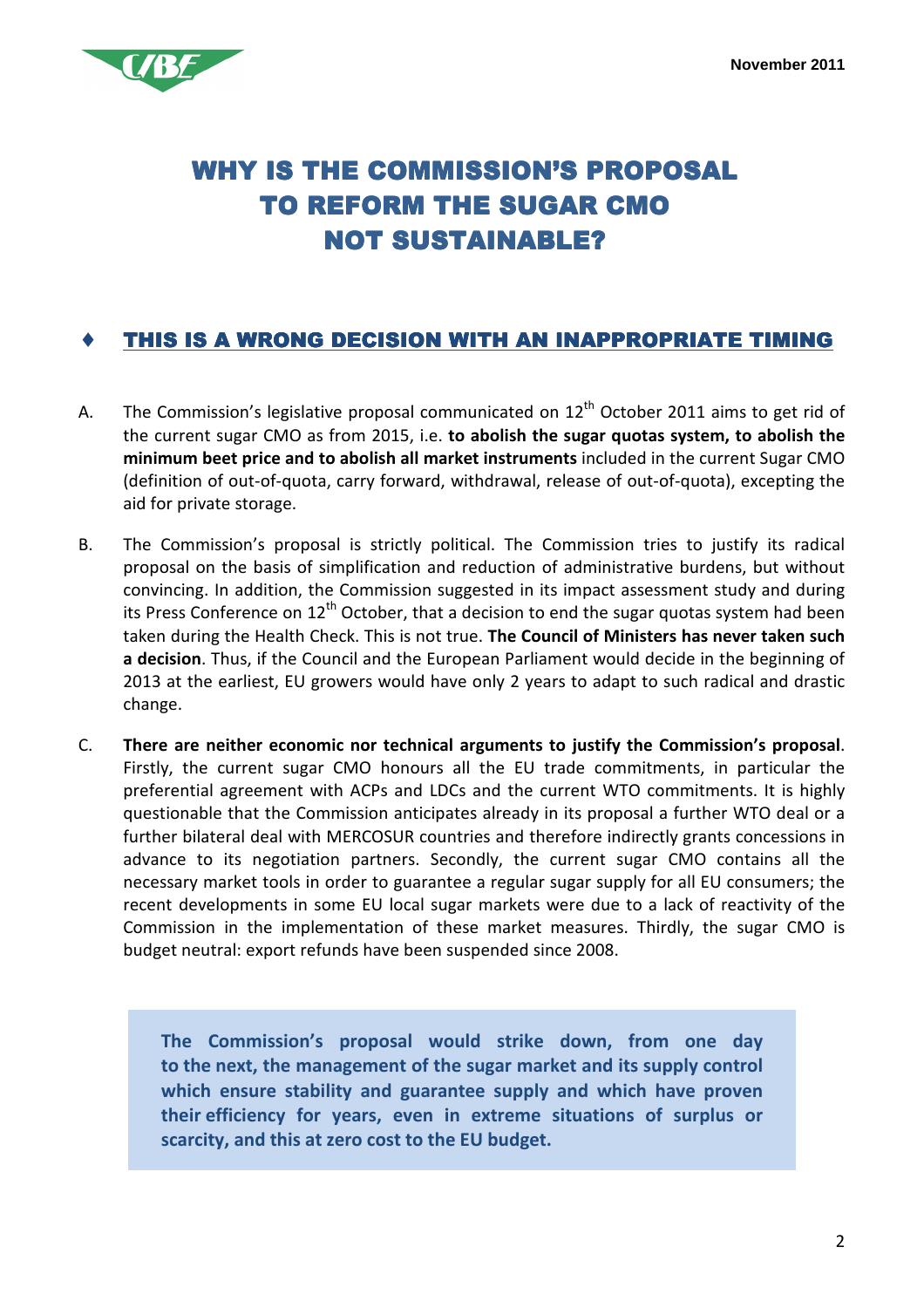

#### THE VOLATILITY OF THE EU SUGAR MARKET **WOULD BE ACCENTUATED**

- D. Following the 2006 reform, **the EU is one of the world's biggest net sugar importers since**  2007, therefore, the availability of sugar on time and in sufficient quantities on all EU market places (whether in a situation of global surplus or global scarcity) is a key issue. However, the new dynamics in global sugar markets which resulted from the world financial and economic crisis led to a very high price volatility of world markets. This volatility becomes even higher when major sugar cane producing regions face bad weather conditions.
- E. In this highly volatile environment, the **European sugar beet sector ensures a regular raw material supply** for two reasons. Firstly, it is located in climatically more stable regions – contrary to sugar cane. Secondly, the current sugar regime has a stabilizing effect, in particular due to the supply management with sugar quotas and to the possibility to withdraw quota sugar in the event of surplus or to release out-of-quota sugar onto the EU food market in the event of supply tension in the EU. These flexible tools are efficient; in particular the release of ouf-of-quota sugar becomes an important buffer tool. This tool must be reinforced in future so as to be used as a "reverse" withdrawal and with better reactivity.
- F. **Abolishing the sugar quotas would not mitigate the inevitable volatility** introduced by the increased opening up of the EU sugar market and reinforced by recent inconsistent EU trade policies; the EU market is not only not disconnected from sugar world markets but depends more and more on unreliable sugar imports. In such a context, removing all supply management tools will certainly increase the volatility and jeopardize the security of sugar supply in the EU.

**The efficient market tools ensuring security of supply and a balanced market and providing a bulwark against the volatility of supply and extreme volatility of the world sugar market would be eliminated without being replaced by any other tool to stabilise the market. The elimination of supply management measures would increase the volatility of supply to the EU market.**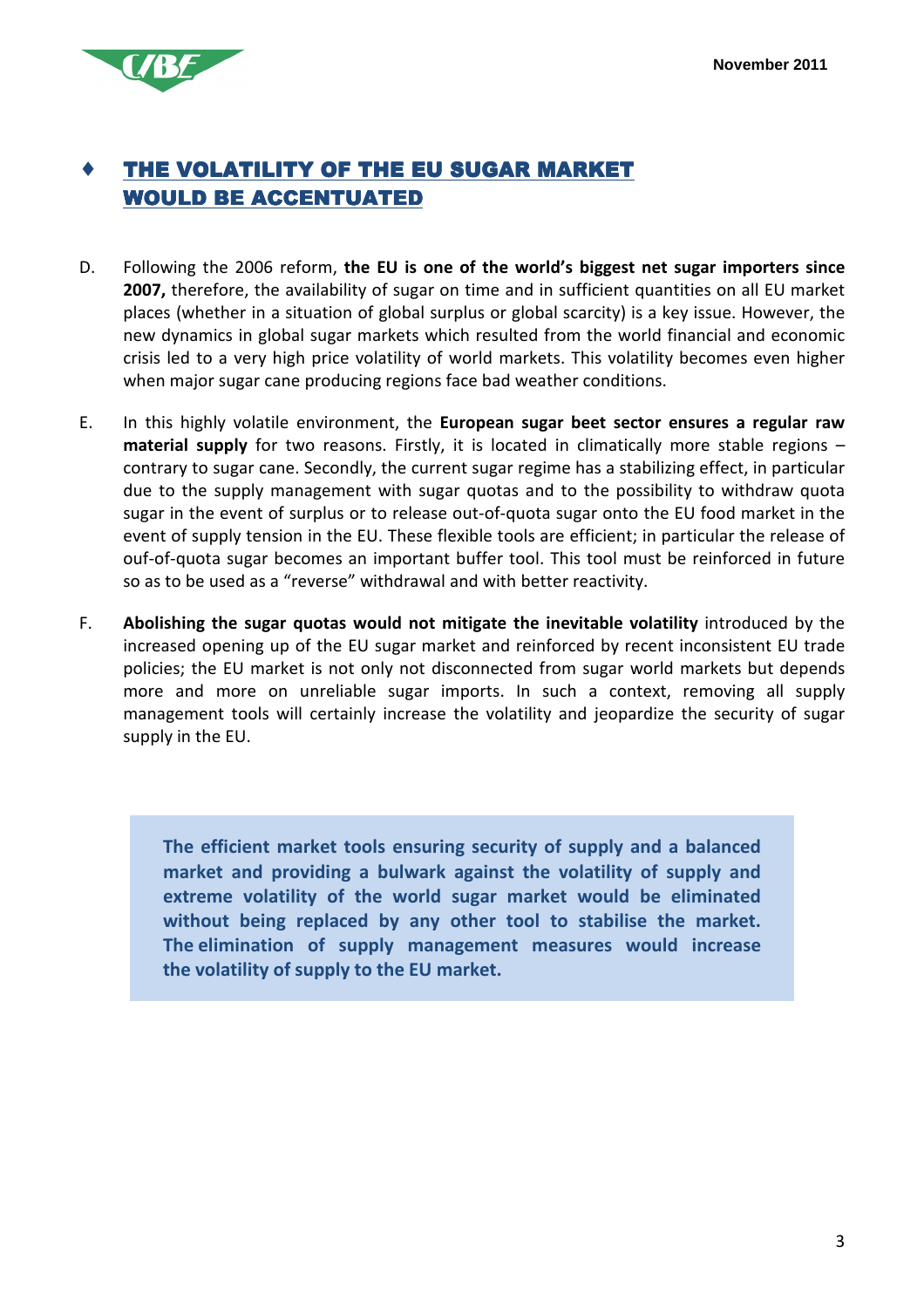

#### THE EU SUGAR SECTOR WOULD BE FURTHER DESTABILISED AFTER THE DRASTIC RESTRUCTURING PROCESS INTRODUCED WITH THE 2006 REFORM

- G. **The EU sugar beet sector went through a drastic and painful restructuring process** between 2006 and 2010, in order to adapt to the 2006 reform. During this restructuring process, EU beet processors and EU beet growers were forced to reduce production substantially, some of them having stopped sugar beet production completely, in order to achieve the objective fixed by the Commission. This restructuring Europe led to a cut in sugar production of more than 5 million tonnes, the closure of 83 factories out of a total of 189 in the EU-27, the loss of over 16 500 direct jobs in rural areas, and the end of sugar beet cultivation for around 140 000 farmers.
- H. The Commission's impact assessment, which evaluated the consequences of a scenario of abolishing the sugar and isoglucose quotas in terms of sugar and isoglucose production, prices and exports and imports volumes, is not a compelling case in favour of this scenario. In particular, the estimated increase in EU sugar production and exports are not significant and highly dependent on world market prices.
- I. The current possibility to export whilst respecting WTO commitments gives growers and processors an essential export path in order to counterbalance the import flows. But increasing EU sugar exports is not realistic without further improvement of EU competitiveness. When the price of EU sugar exports is close to the Brazilian cost of production, which is the world sugar market benchmark, exports are neither remunerative nor sustainable for average EU growers. Contrary to what the Commission has stated, **the EU sugar beet sector is nowadays not competitive enough to withstand the competition on highly volatile sugar world markets**. Further agricultural and industrial progress which implies time and investments are necessary to ensure the long-term sustainability of the sector.
- J. Moreover, according to the Commission, in the abolition of sugar quotas scenario the isoglucose production is not expected to increase; this is scarcely credible as regards the isoglucose market share of caloric sweeteners in countries where isoglucose and sugar are in competition. **The Commission's proposal will certainly lead to a significant substitution of sugar with cereal-based sweeteners, of which isoglucose**. This substitution will lead to further beet sugar factory closures (analysts estimate 15 factory closures). Whether this substitution would be valuable, as the EU is already a maize importer and as EU wheat exports remain strategic in terms of global food security, should be analysed more in depth, in particular in the light of the Commission's proposal to promote crop diversification.

**The Commission's impact assessment does not provide any valid economic justification to this proposal.** 

**The Commission's proposal disregards the effort made by the sector since 2006 towards increased competitiveness. This process is not fully completed; its result would therefore be jeopardized by this radical and reverse proposal as the EU sector would not be able to sustain the competition on the world market from 2015.** 

**The Commission's proposal to abolish the sugar quotas system would jeopardize the sugar beet sector and destroy jobs in rural areas.**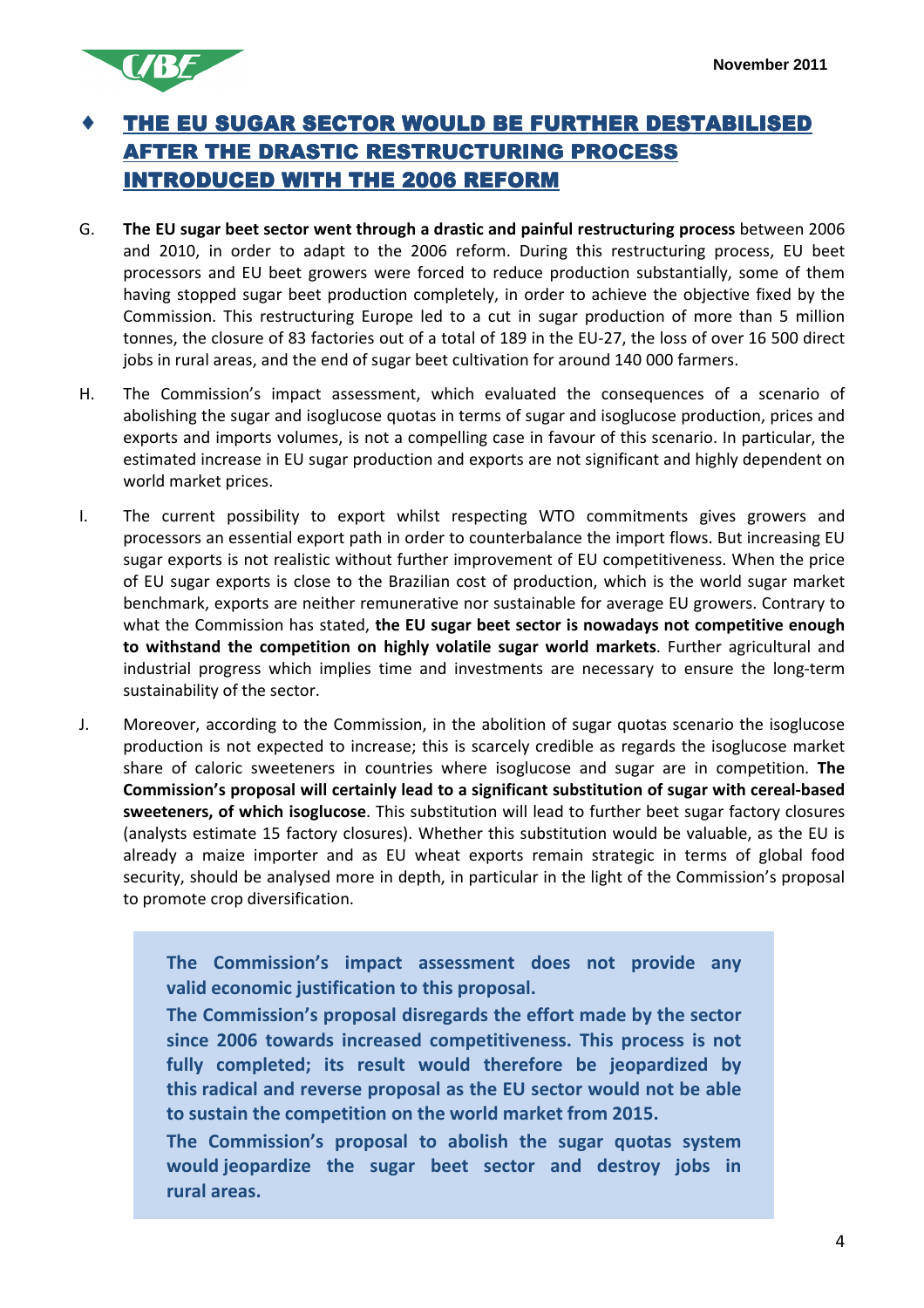

### THE EXEMPLARY CONTRACTUAL FRAMEWORK BETWEEN **GROWERS AND PROCESSORS WOULD BE DEMOLISHED**

- K. As regards beet supply, the Commission's proposal suggested that "the terms for buying sugar beet and sugar cane, including pre-sowing delivery agreements, shall be governed by written agreements within the trade concluded between Union growers of sugar beet and sugar cane and Union sugar undertakings." **The current provisions go well beyond this minimum obligation of written contracts**. According to the Commission's proposal, the standard provisions governing agreements between growers and undertakings which are already currently clearly defined should be established after 2015, but the Commission considers that the conditions of these agreements should be delegated to the Commission itself, and considers therefore that these are not essential elements of this legislative proposal.
- L. **A properly functioning supply chain is indispensable for beet growers: to that end, the contract model in the beet sector is crucial**. The minimum beet price which currently allows a balanced bargaining power between "fragmented" EU growers and highly concentrated processors would be eliminated by the Commission's proposal without being replaced. Moreover, all the conditions and terms of the current contracts as well as current interprofessional agreements would not be replaced. According to the EU competition rules which would then apply, the possibility for growers' organisations to negotiate prices would therefore not be possible.
- M. **This Commission's proposal on sugar which is totally blank on this essential aspect clearly contradicts the Commission's objective** to consider interprofessional relations and producers' organisations as essential and key elements of the market management in the future.
- N. Furthermore, CIBE notes that the strong decrease in the EU sugar price which followed the 2006 reform and the opening up of the European market has not been sufficiently transferred to the final consumer, as seen by the recent evolution in consumer prices in the EU. And contrary to what was forecast by the European Commission, this decrease has mainly benefited the food and drinks industry and the retail sector. Moreover, the Commission's impact assessment stated that a **further significant beet price decline** consecutive to the abolition of quotas would be even higher than the expected sugar price decline. It is also likely that this expected beet price decline would once again not be transferred to the consumers. The sharing of added value along the food chain therefore remains of particular relevance for **beet growers who would suffer the most**.

**The Commission's proposal is blank on a key and essential element: the interprofessional agreements between growers and processors.** 

**The Commission's proposal would destroy, from one day to the next, the very efficient interprofessional organisation of the sector (certainly the best organised in the EU).** 

**The contract model in the beet sector, instead of being reinforced, would be weakened to such an extent that the fair balance of rights and obligations between processors and growers would be upset to the detriment of beet growers.**